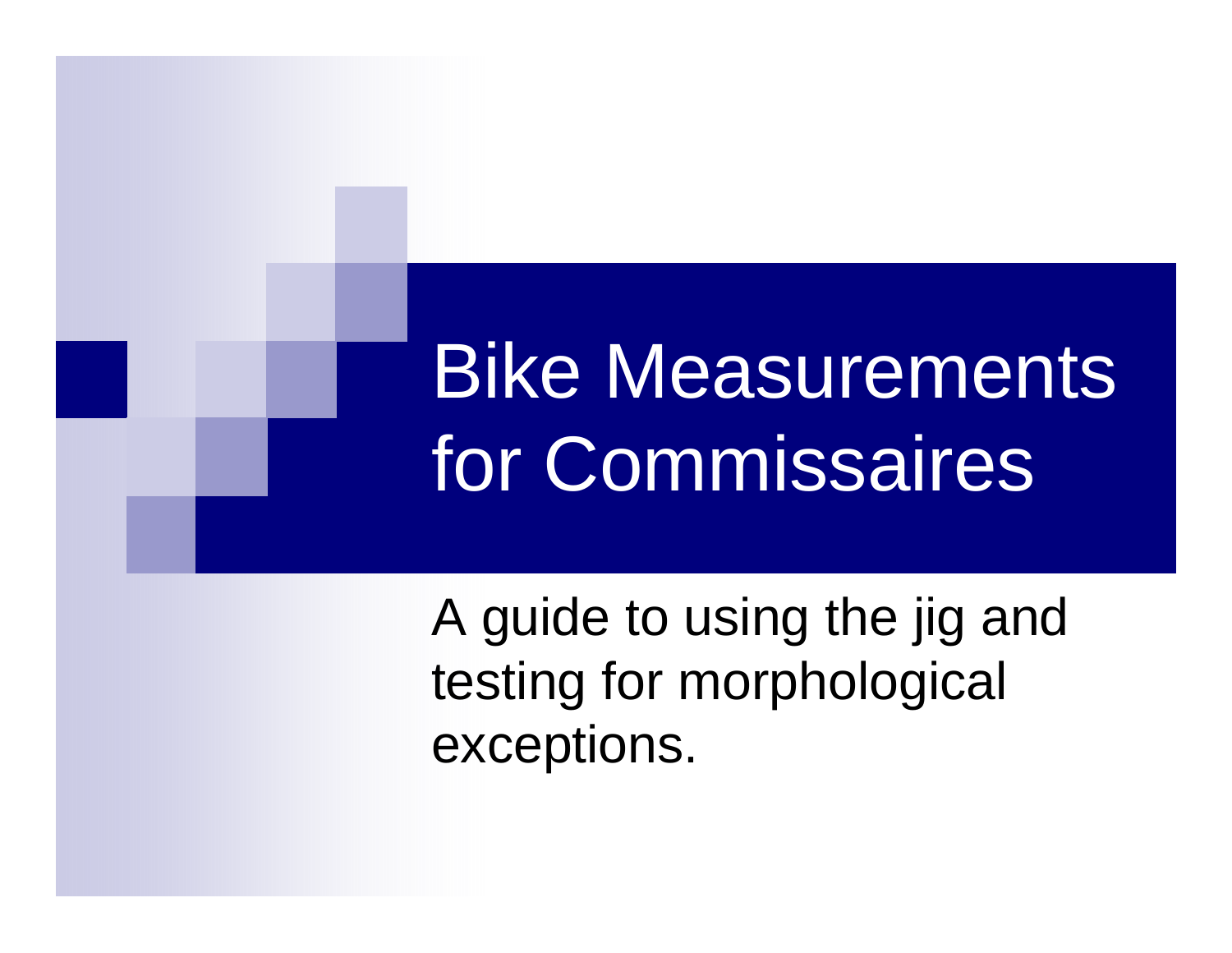## UCI Bicycle Measurements

- Knowing the bike measurement regulations is still necessary. The jig is only a tool to speed the process.
- The UCI regulations are available at [www.uci.ch](http://www.uci.ch/) and are found in Part 1, General Regulations under Section 1.3.
- The jig's main purpose is to quickly show the distances relative to the center of the bottom bracket of the bicycle.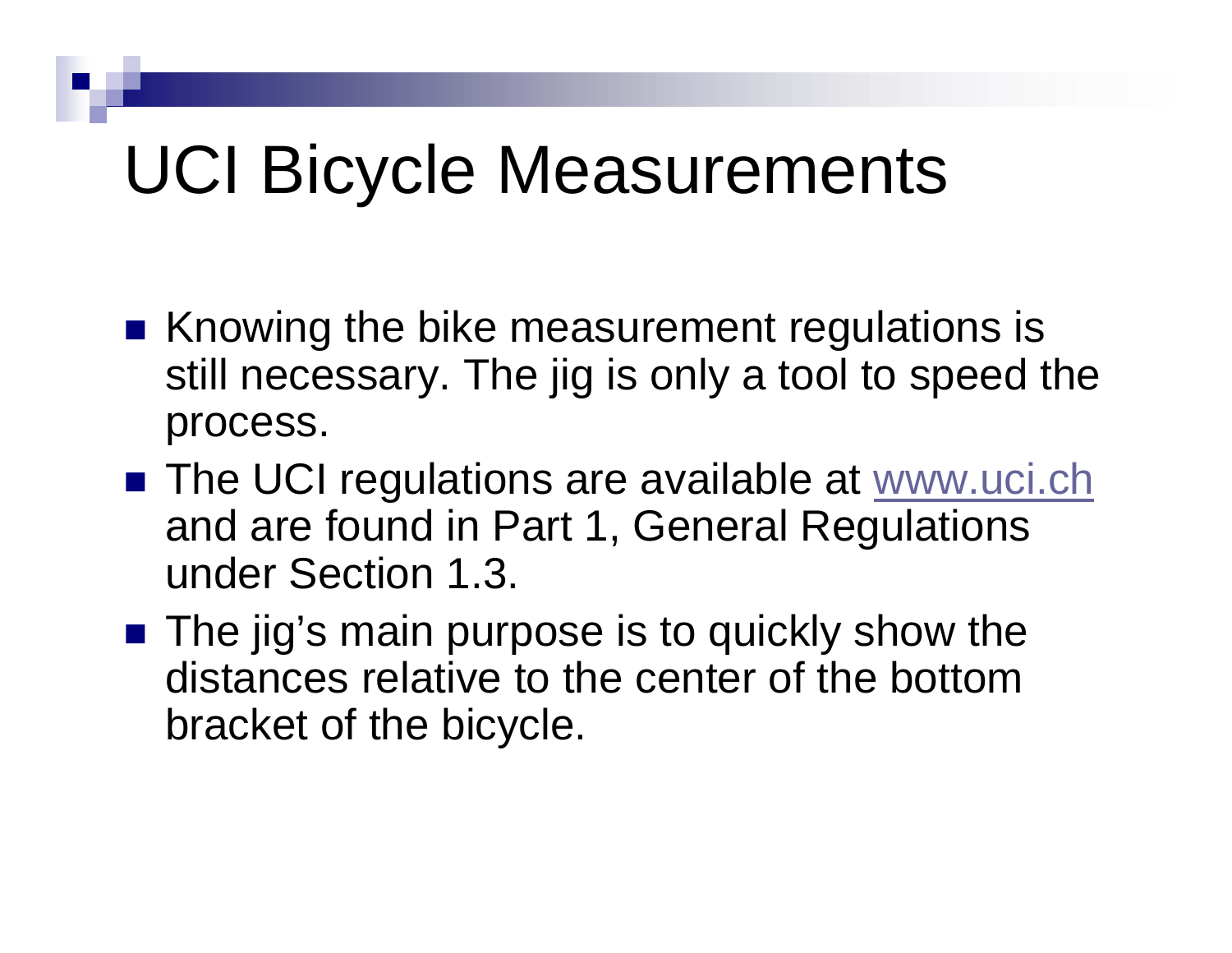## Overview of a Jig



Bottom bracket centered on front of rear vertical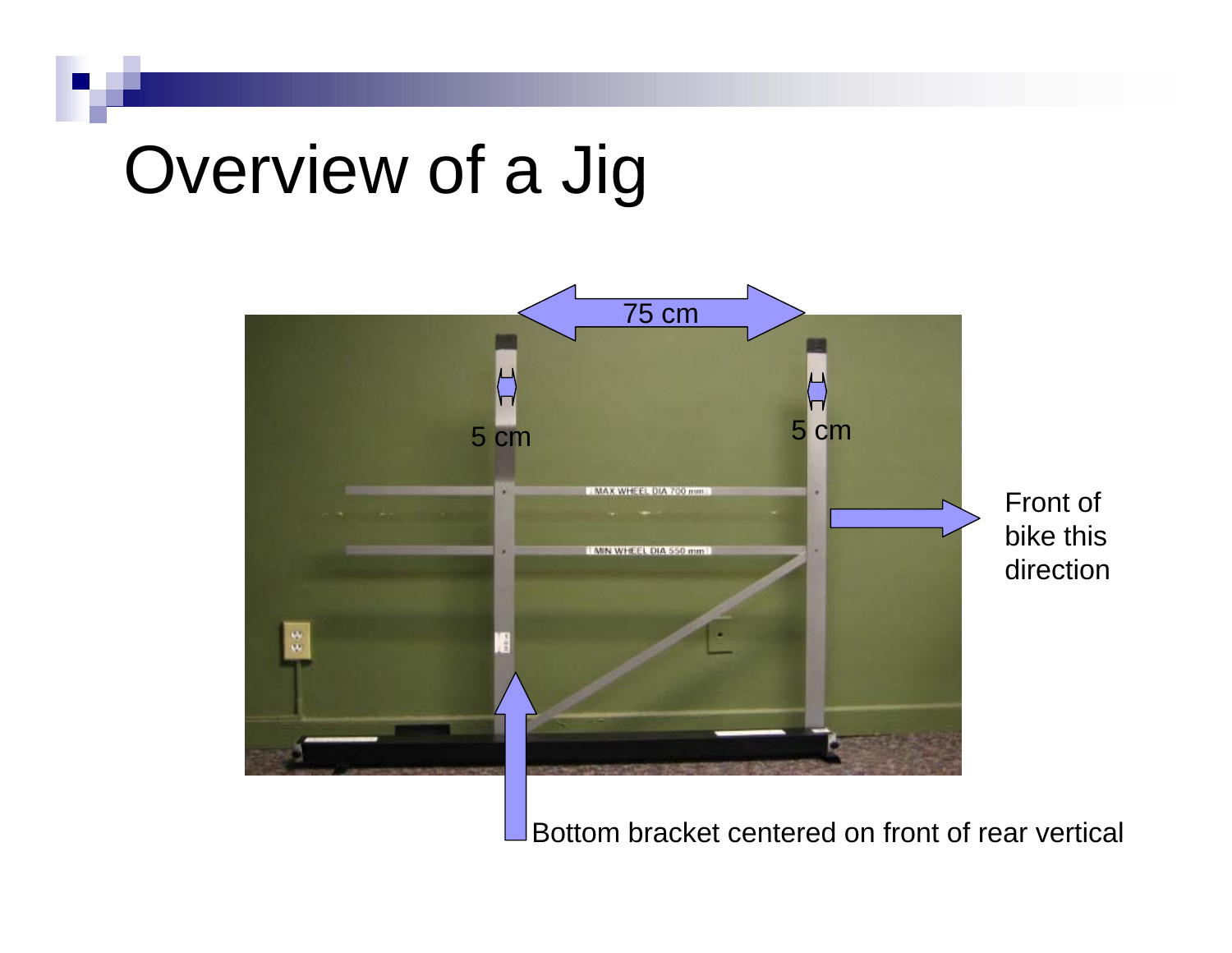#### Bike Placed on the Jig



Center bottom bracket here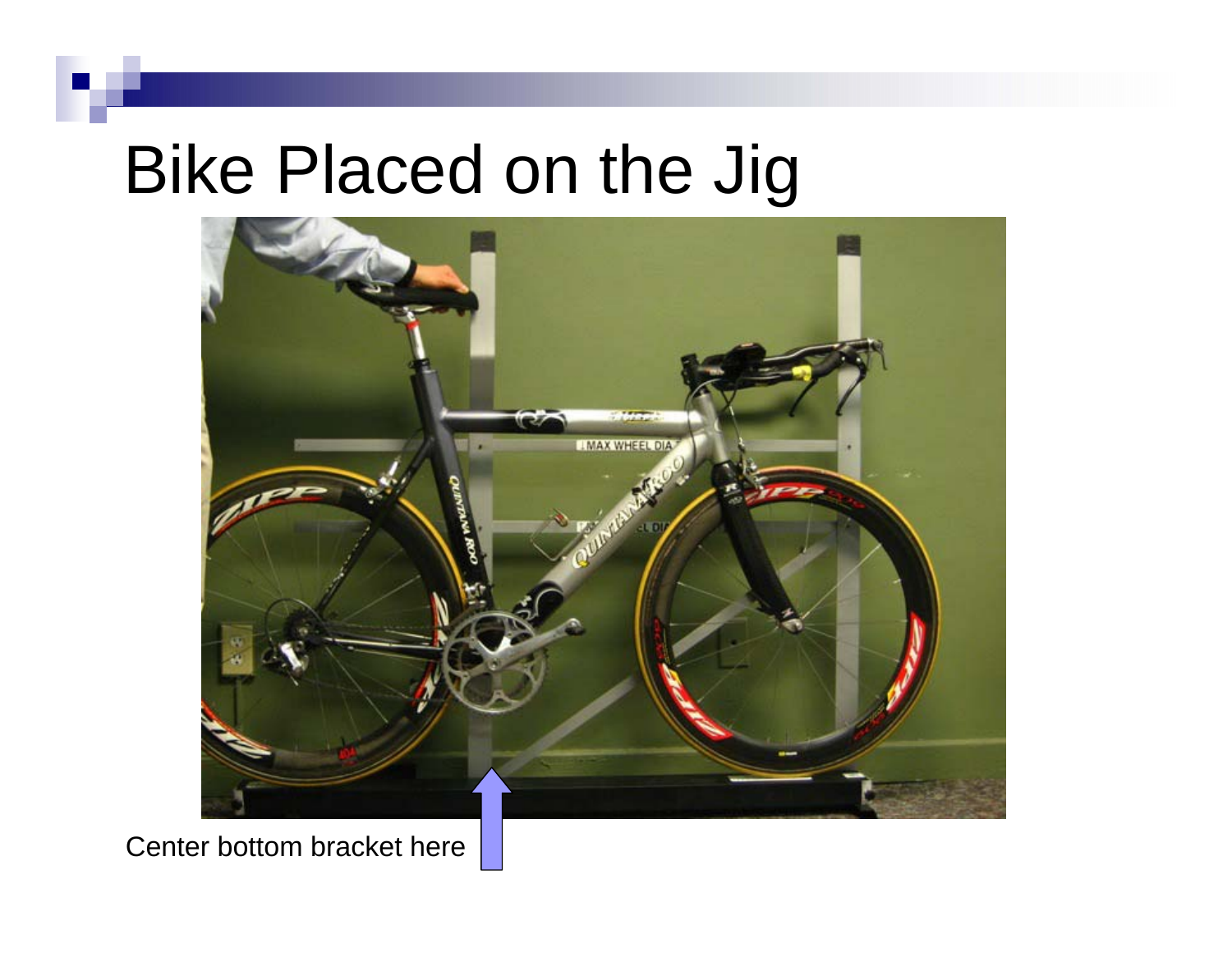### Detail: Bike placed on the Jig



Rotate the crank out of the way. The spindle should be centered on the front edge of the vertical bar. In this reverse angle photo, the front of the jig and bike are to the left.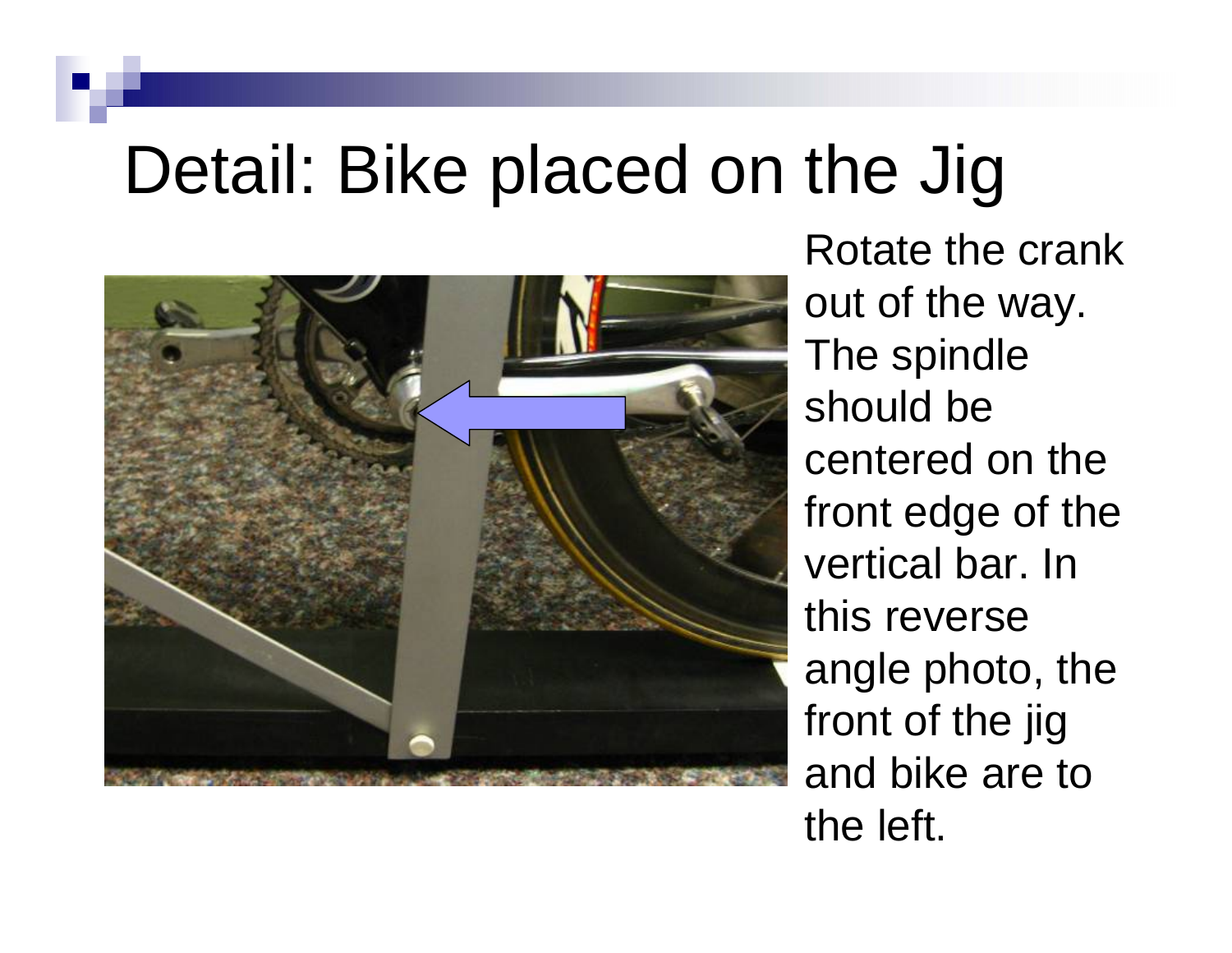### Vertical Seat Measurement Bar

This jig has a bent measuring bar for checking the seat position. (Note this during jig assembly; some jigs have a straight bar.)

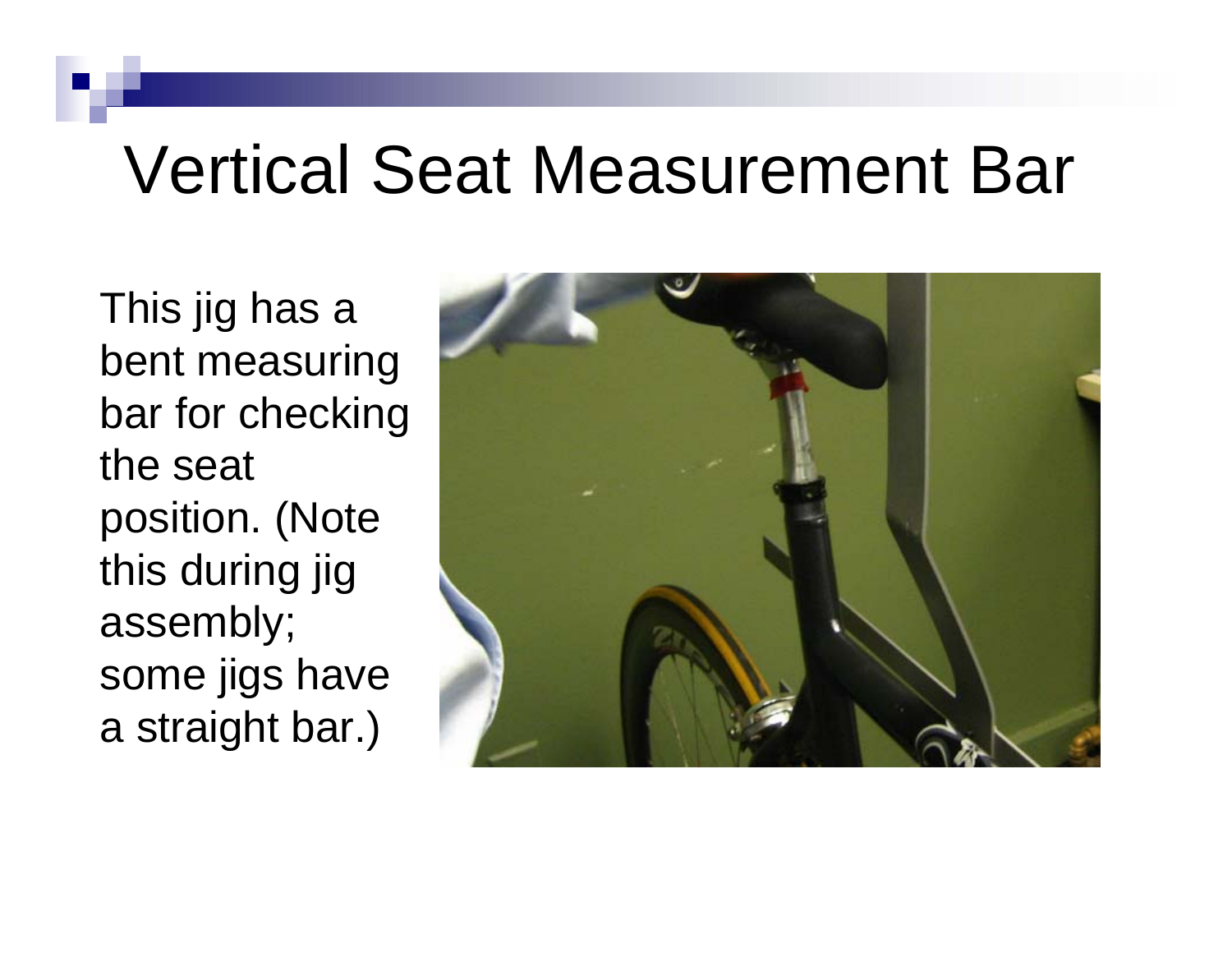#### Saddle Position



This saddle is 5 cm behind the bottom bracket. This position passes and does not require the morphological test for any event.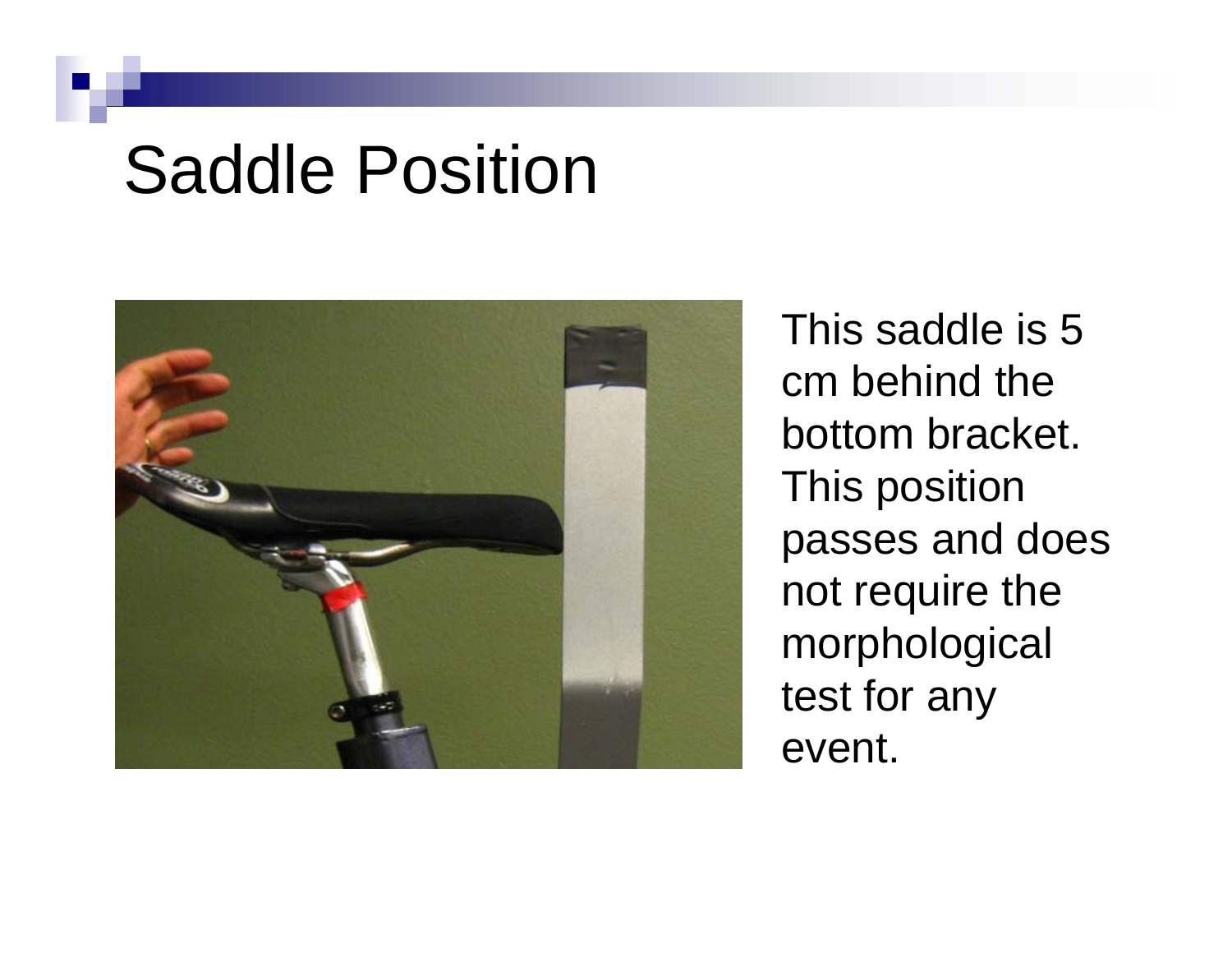## Saddle Position: Forward Limit

This saddle is at the limit of the bottom bracket line. It wouldneed to be moved back if it were any farther forward.



The knee morphological check needs to be done unless this is for a track sprint, keirin, 500 meter or 1 kilometer time trial.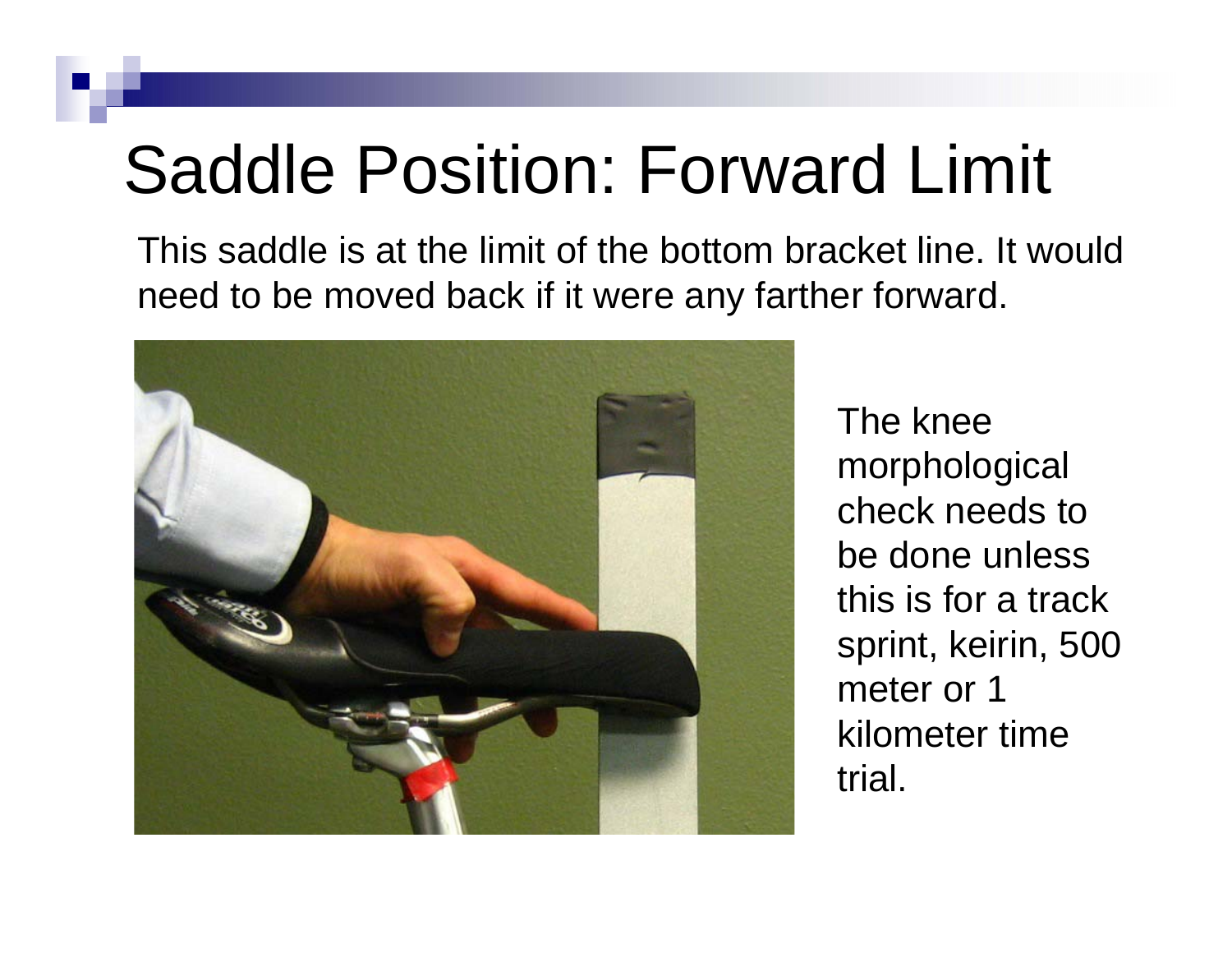#### Time Trial Extensions

#### This bar measures inside the 75 cm limit.



The **permanently fixed** (not moveable) extension must put the arms in a horizontal position (a parallel plane to the ground). There are many different shapes of bars. Often, checking the position of the arms on the bars is the only way to ensure a correct horizontal position.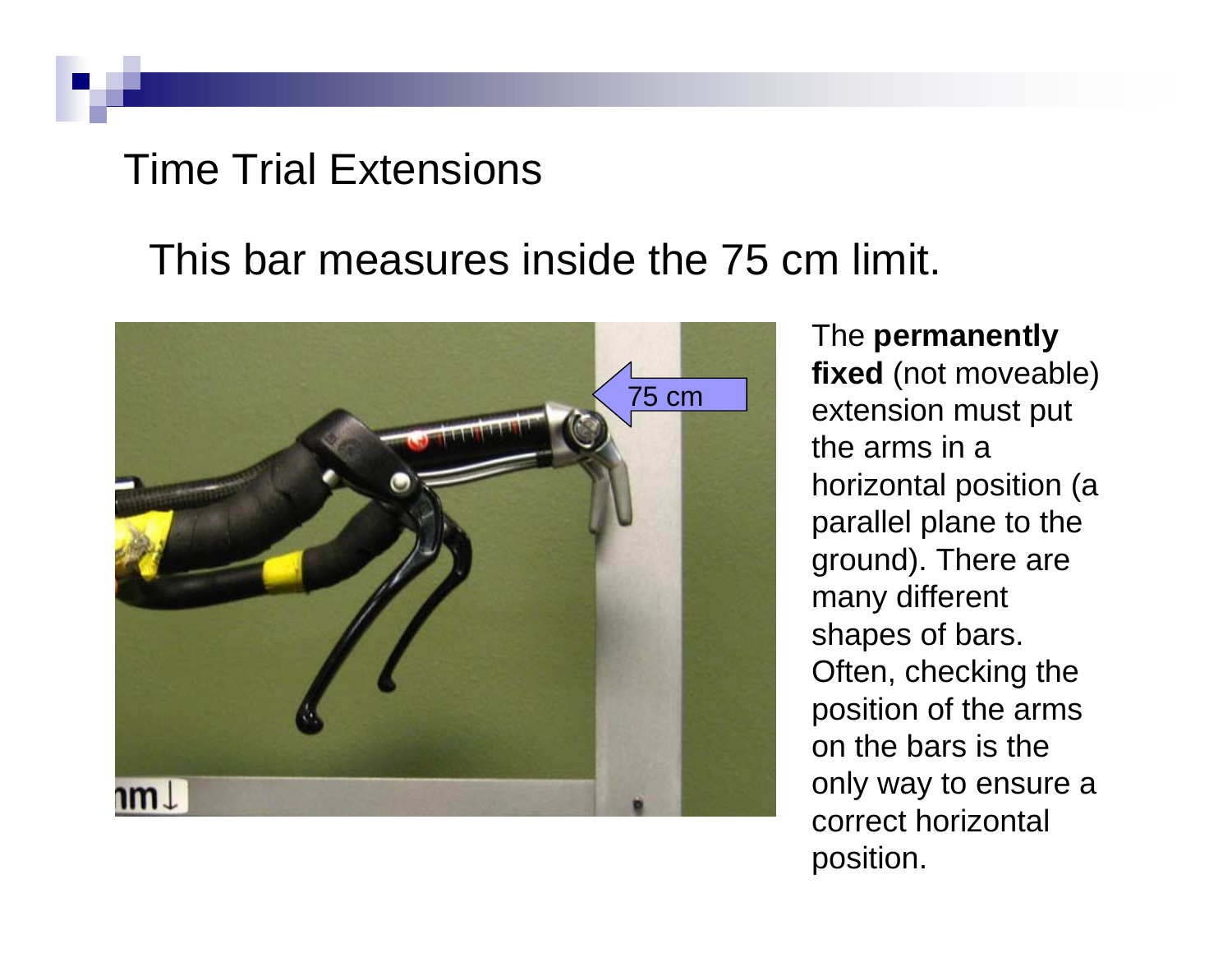## Time Trial Extension Too Long

This bar measures past the 80 cm maximum limit. The pivot of the shifter is the measurement point used.

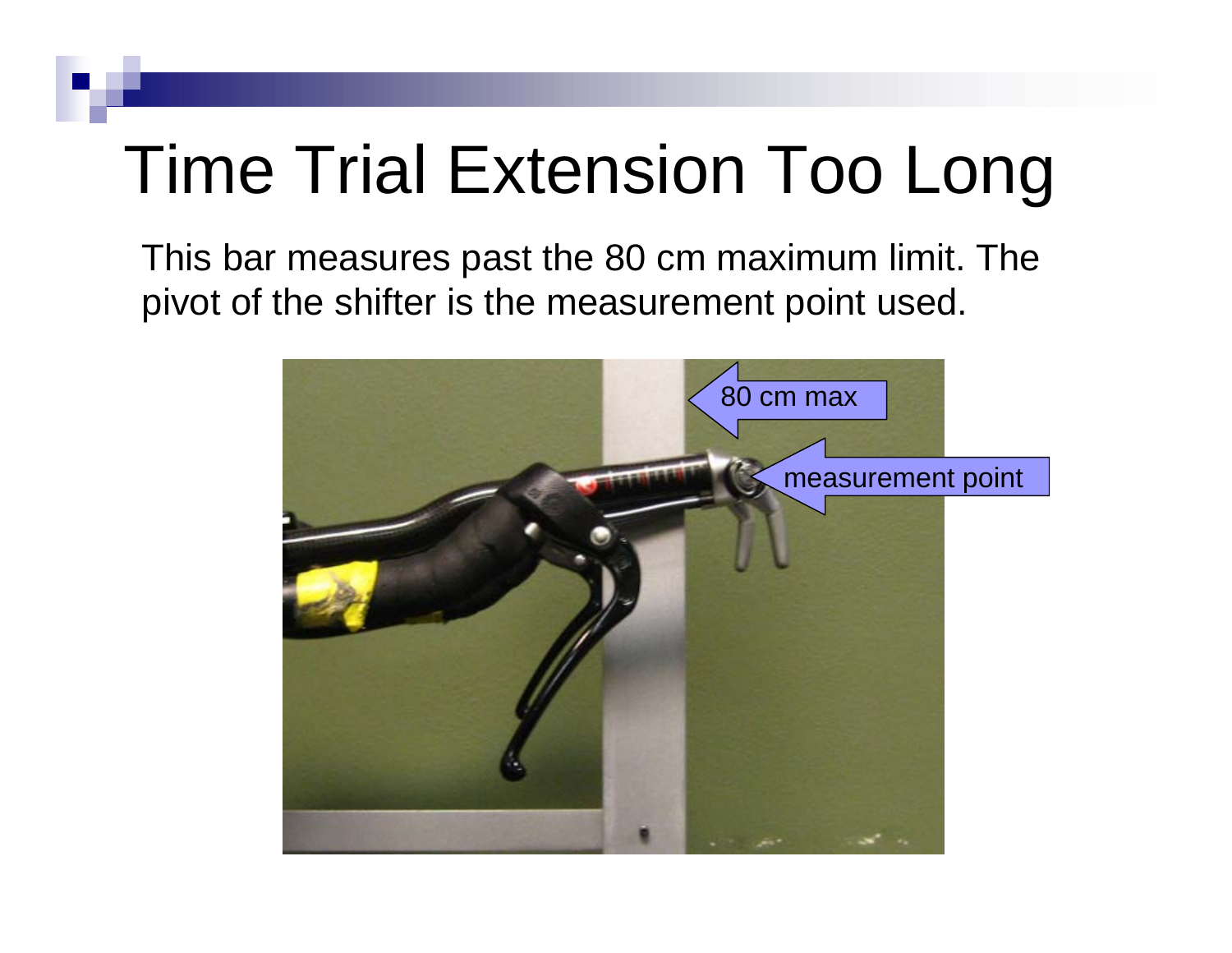### Time Trial Extension at the Limit



The bar is right at the 80 cm limit. The pivot of the shifter is the measurement point used.

This bike is legal if the rider passes the morphological exception tests.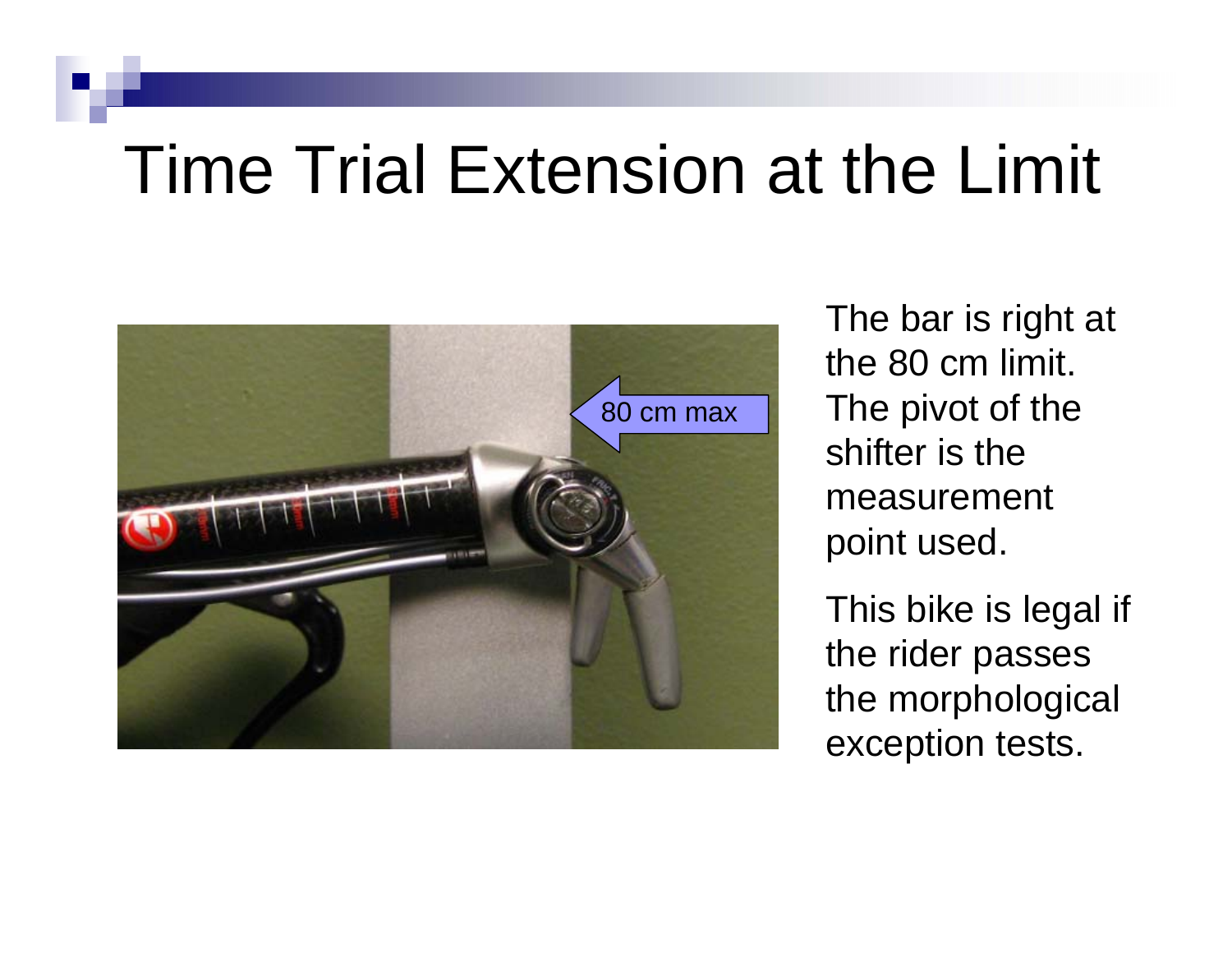## Handlebar Height

Check that the portion of the handlebars where the hands rest lies above the plane of the top of the tire and below the level of the top of the seat.

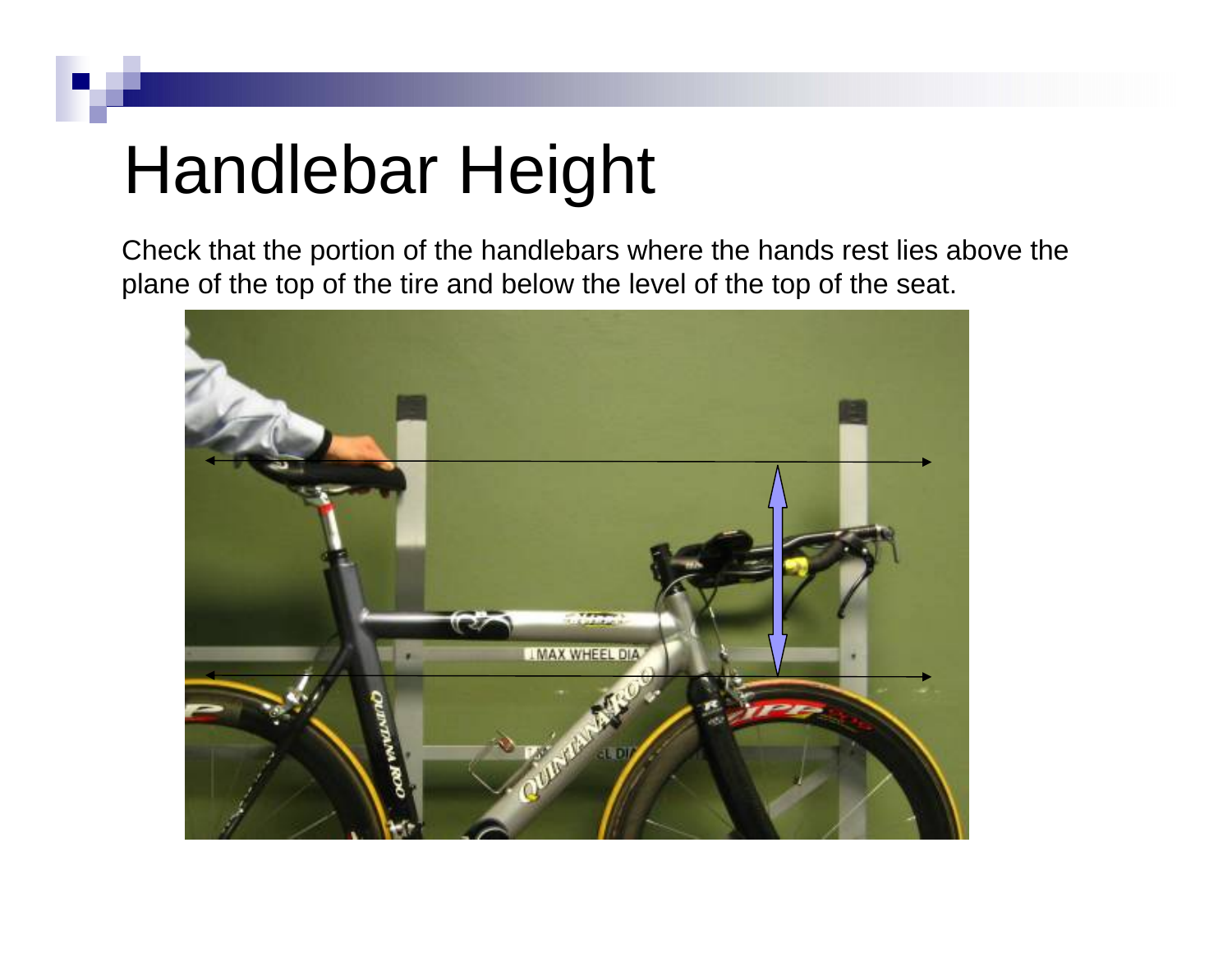### Rear Axle Distance

The rear axle must fall 35 to 50 cm back from the bottom bracket.

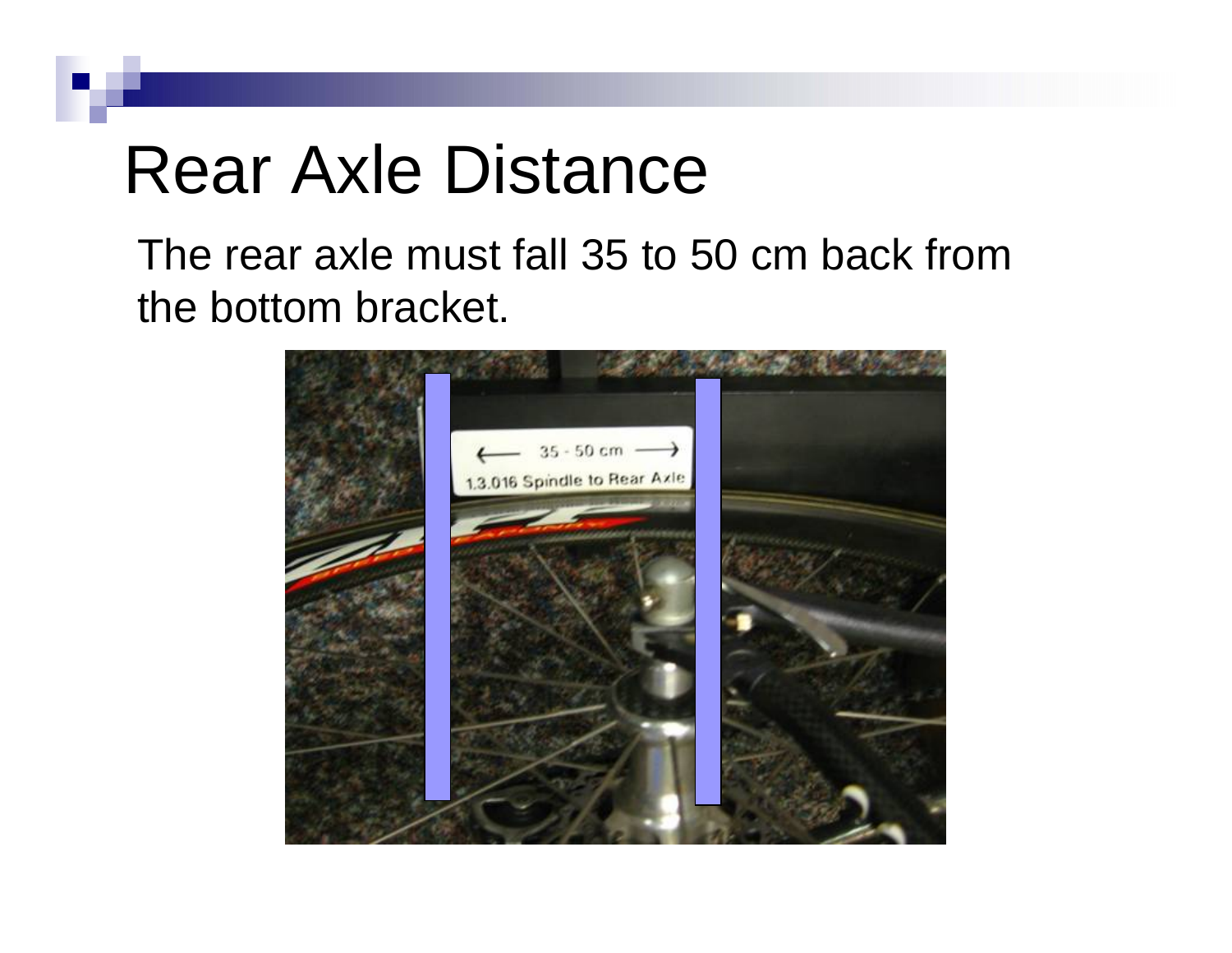#### Front Axle Distance

The front axle should fall 54 to 65 cm in front of the bottom bracket.



If the axle falls short of the 54 cm mark, the rider must pass the knee morphological exception test.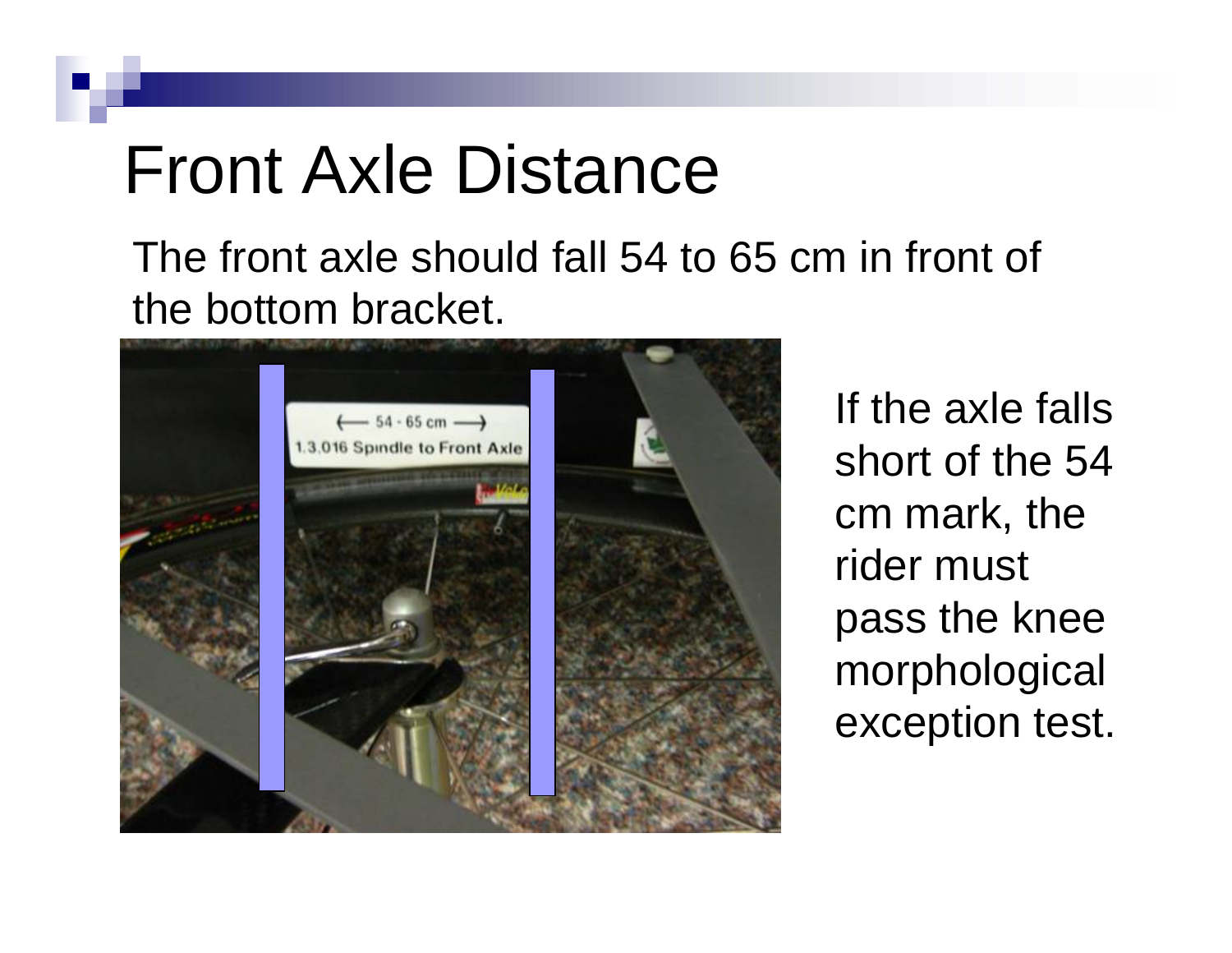## Wheel Height

Minimum and maximum wheel diameters fall between the guides. The height includes the tire.

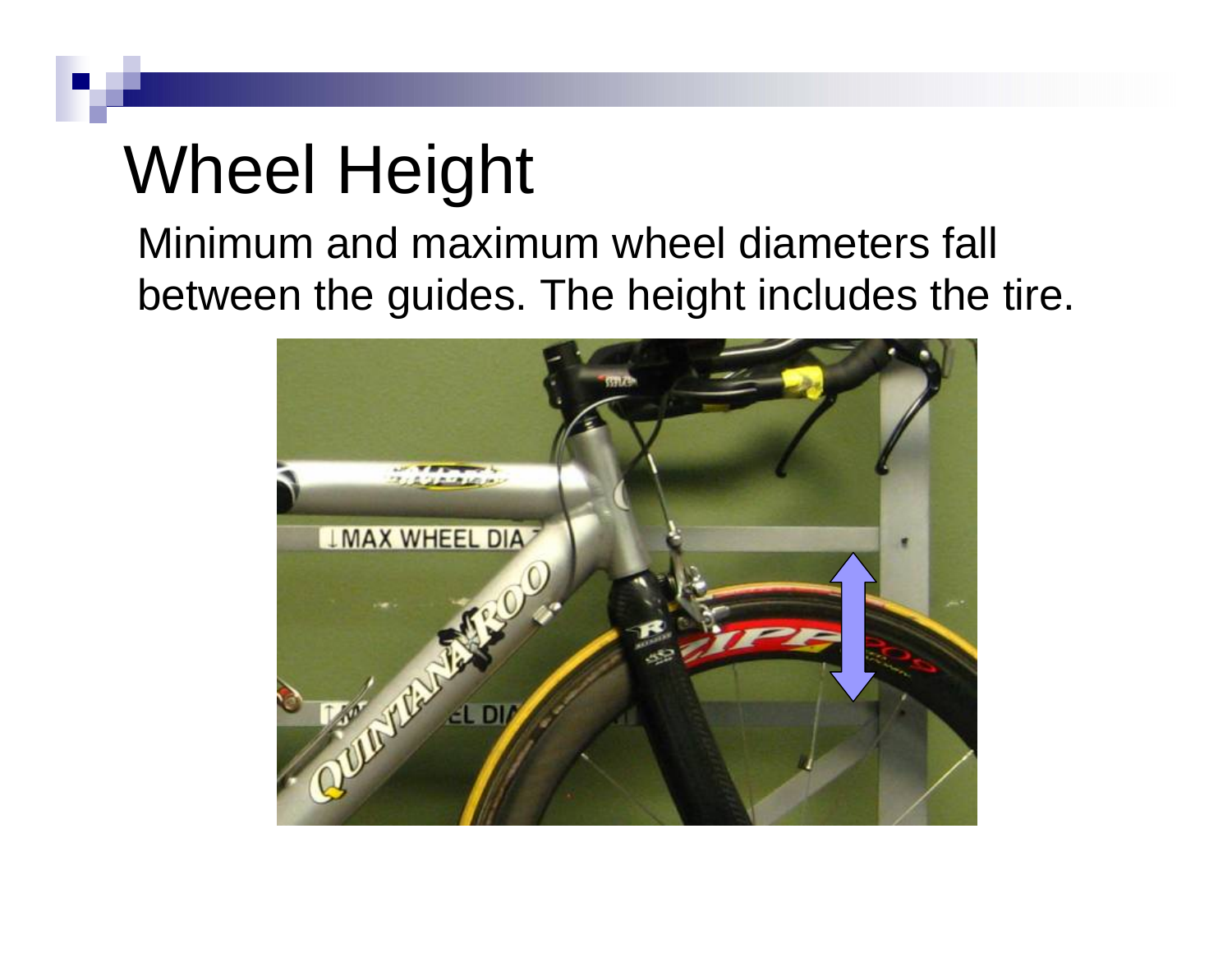## Wheel Height

The two horizontal maximum and minimum guides also aid in checking that the wheels are of equal size.

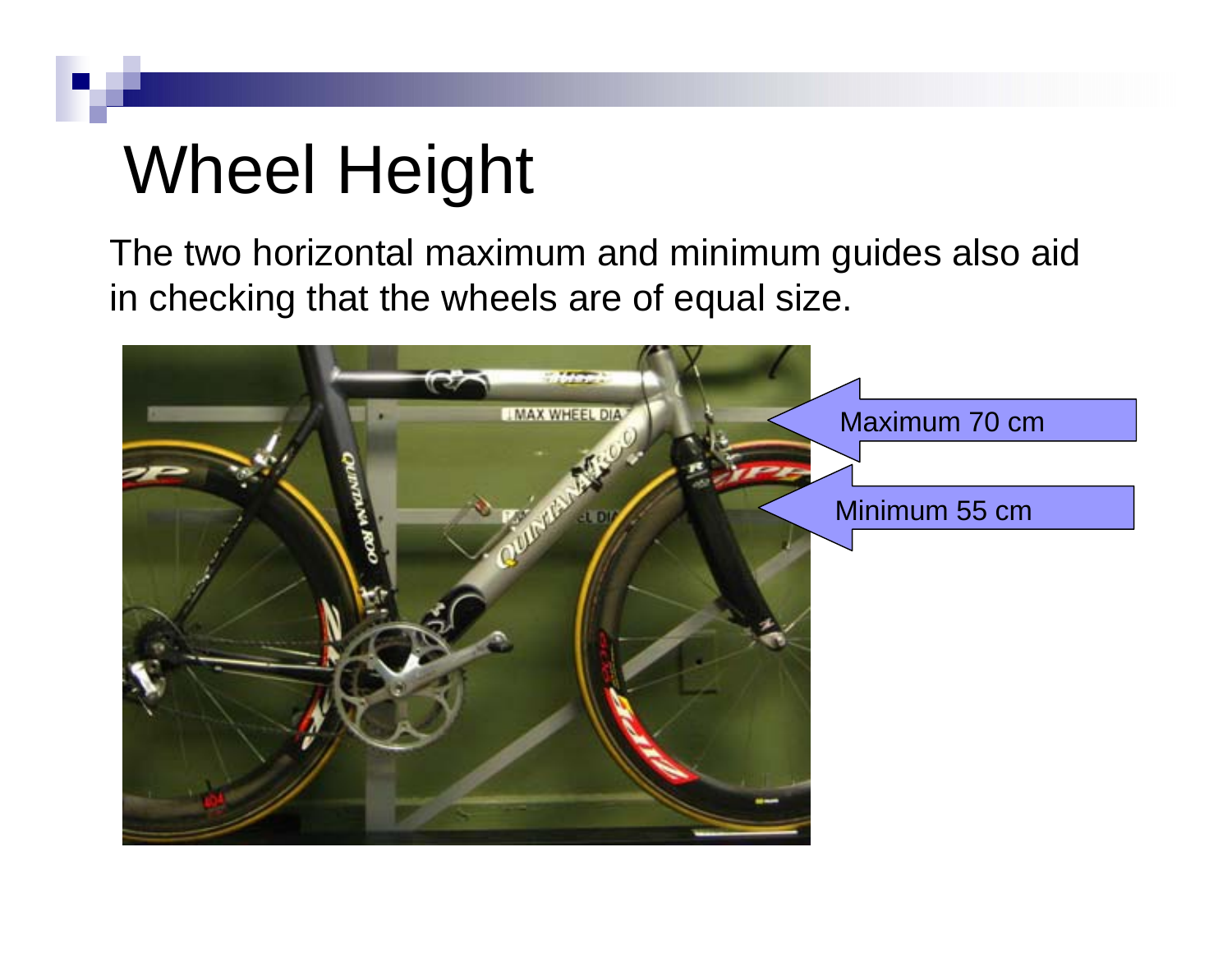## Wheel Fairings

Some bike tubes curve around the rear wheel providing a protective "screen". Fairings are not permitted.

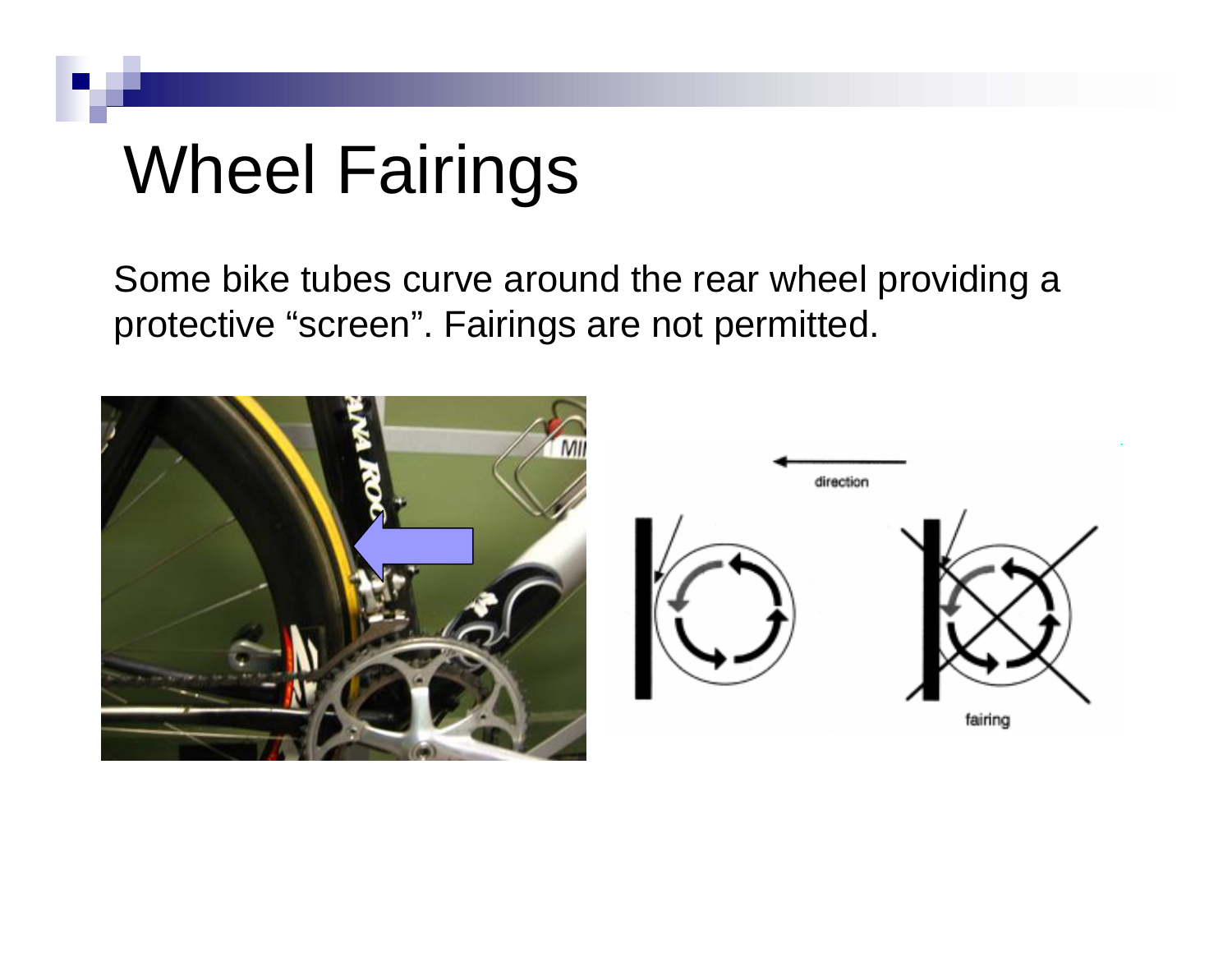## Wheel Fairings

If a credit card can be slipped between the wheel and the tube, the wheel is set in an acceptable position.

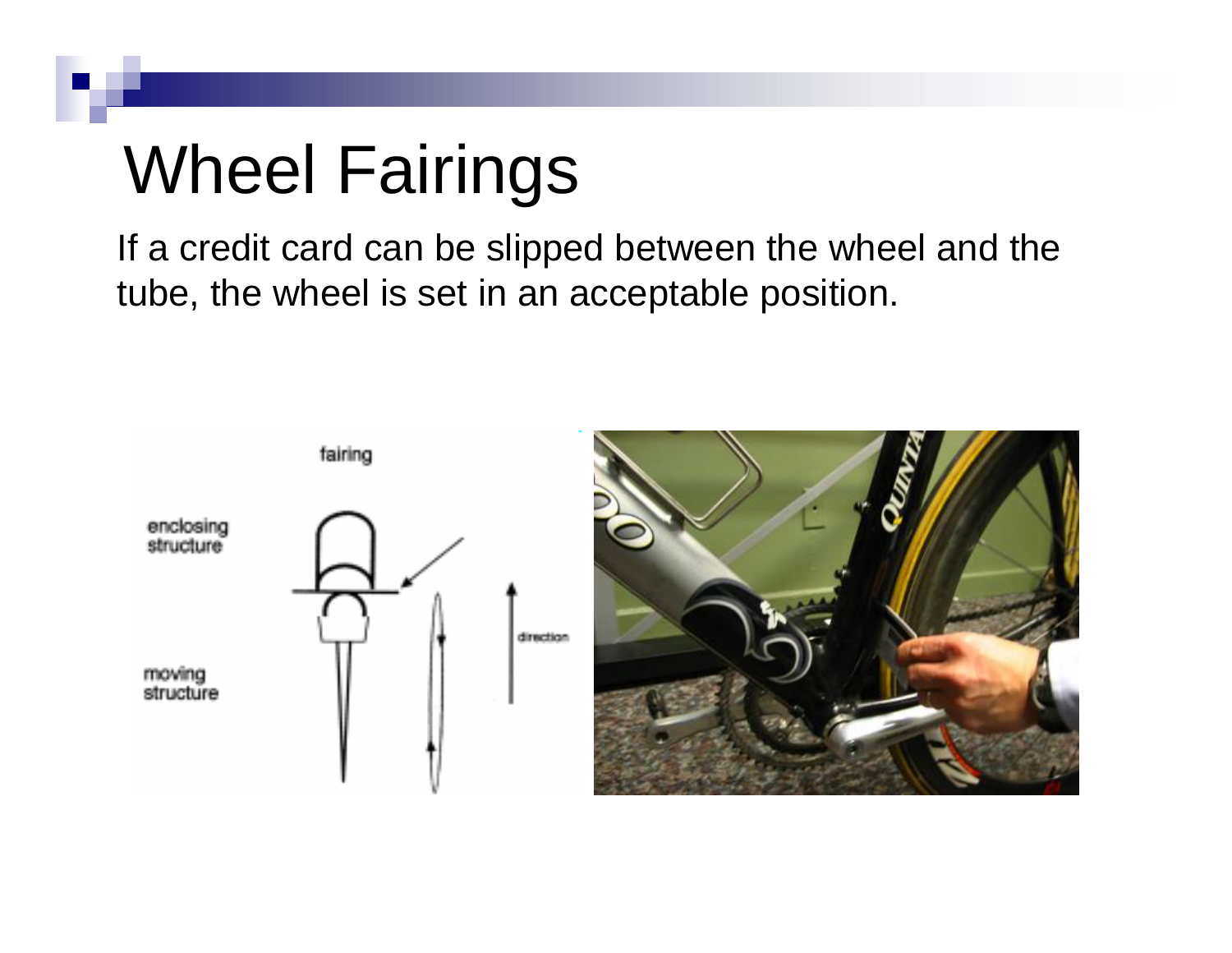#### Bottom Bracket Height



The bottom bracket must fall within the 24-30 cm range from the ground.

Note 24-30 cm is also the minimum and maximum length for the saddle.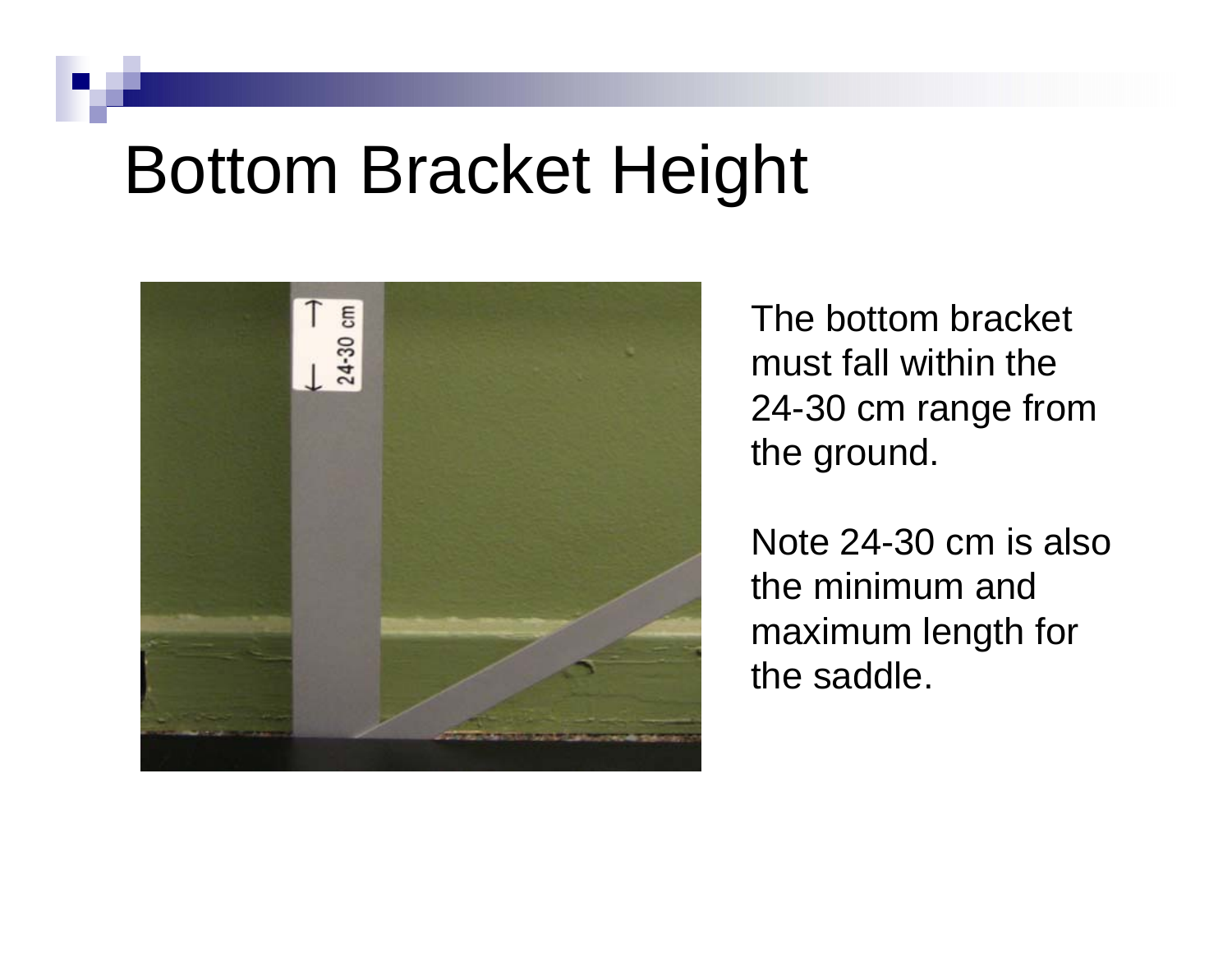#### Morphological Exception: Knee Test



This rider's saddle position requires the morphological test. A collapsing T-square is used to check that the front of the knee is behind the pedal spindle. A plumb bob can also be used, but the rider **must** be on completely level ground.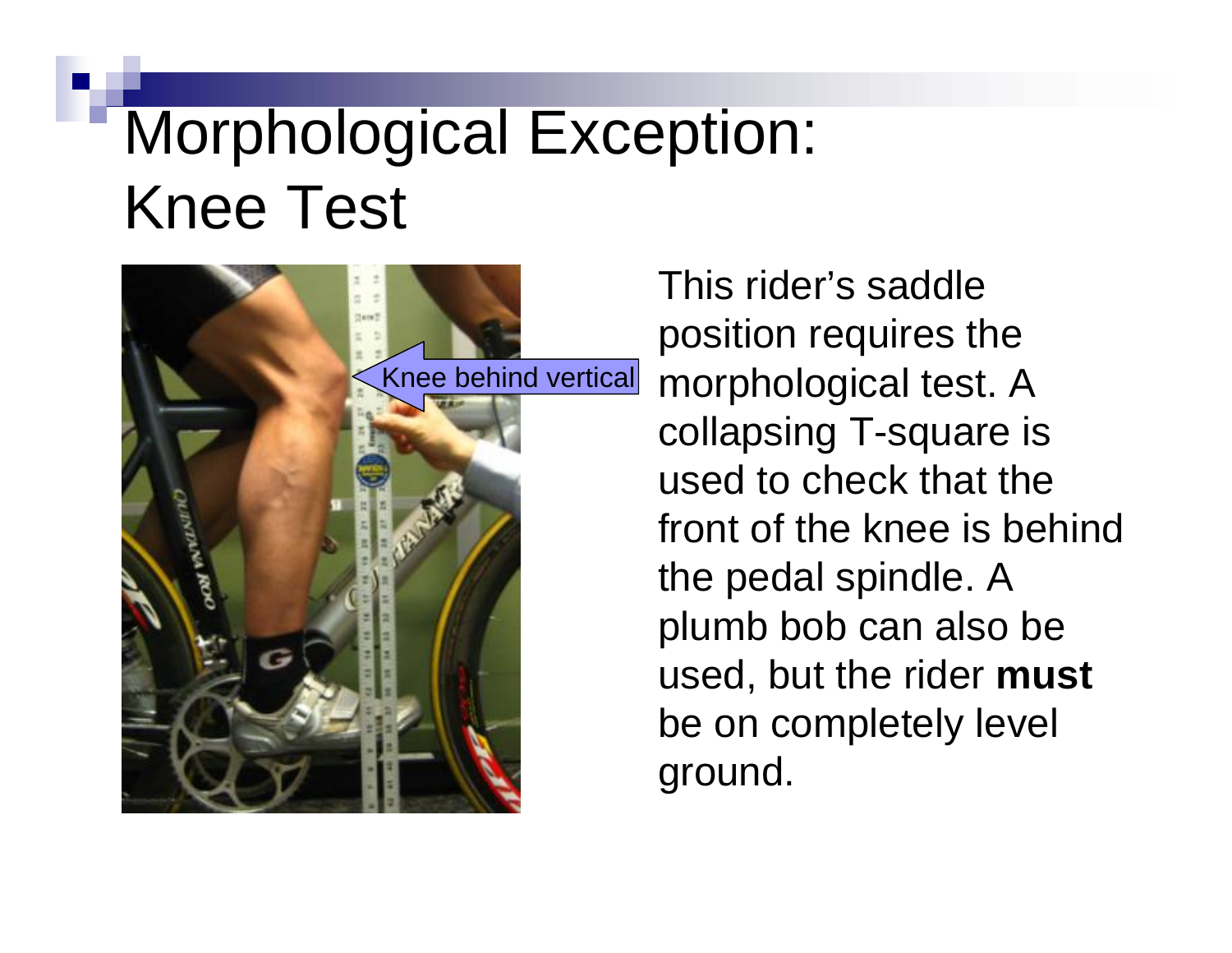#### Morphological Exception: Knee Test



Locate the center of the spindle with the edge of the square.

The square can fit to the inside of the pedal for greater accuracy if it is not too tall.

The rider must have his cycling shoes on. Let the rider drop his heel to level.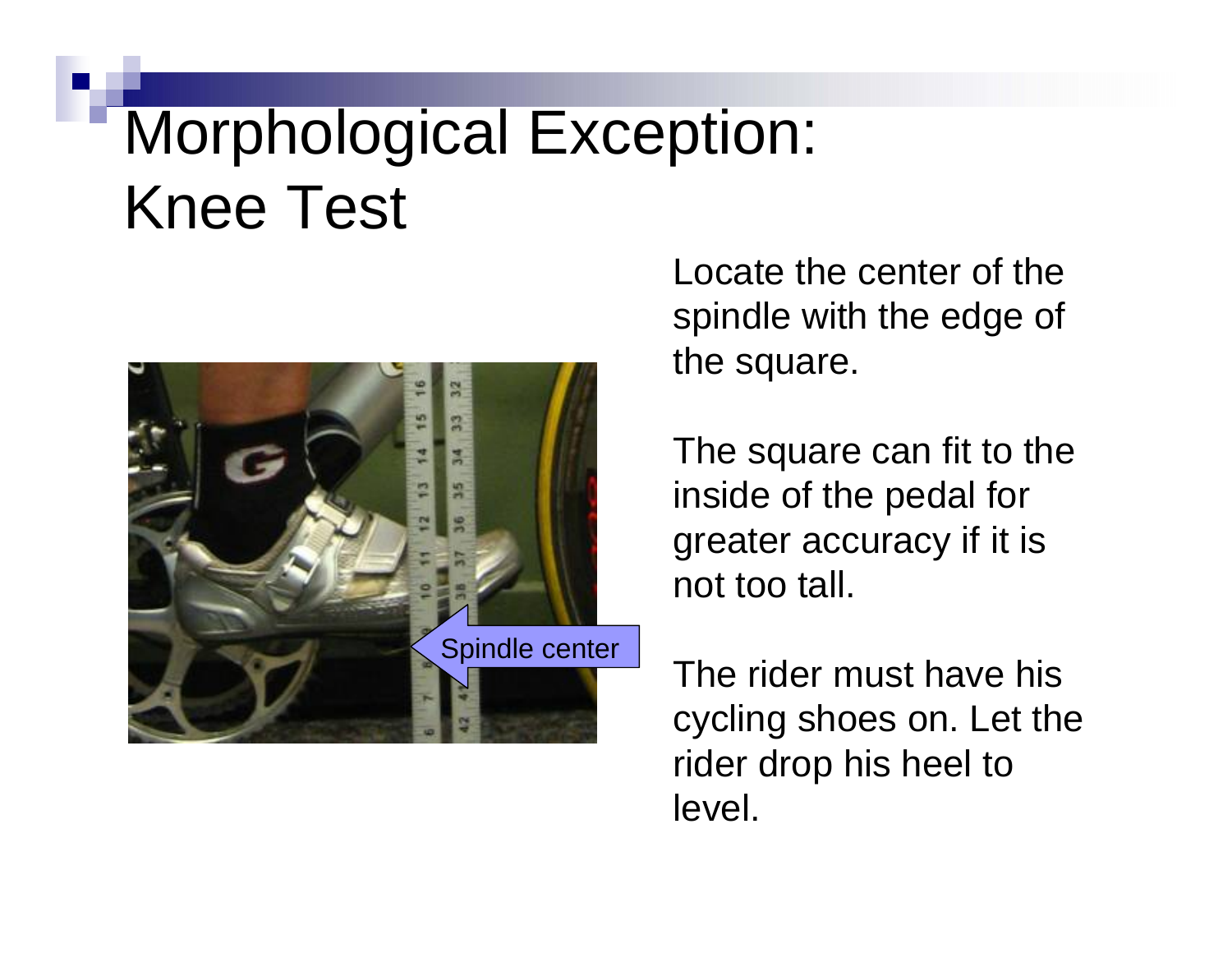#### Morphological Exception: Knee Test



The rider must be sitting in a normal riding position; not excessively far back on the saddle.

This rider passes the test.

Note that his arms are also at an acceptable angle.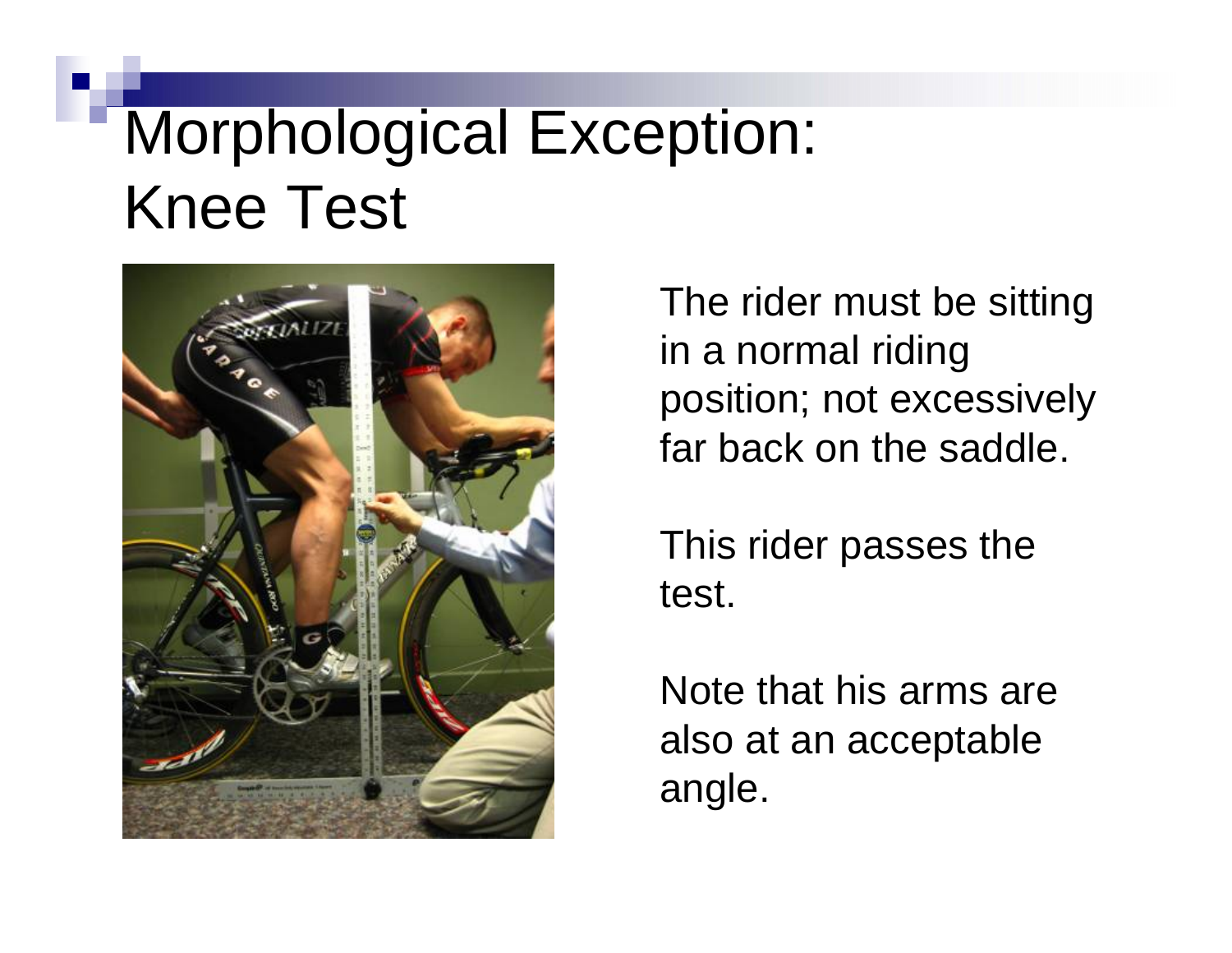#### Morphological Exception: Arm Test

This rider passes the 120 degree test.



Measure from the protruding wrist bone to the elbow bone to the notch in the shoulder. Note that the forearm is also in the horizontal plane.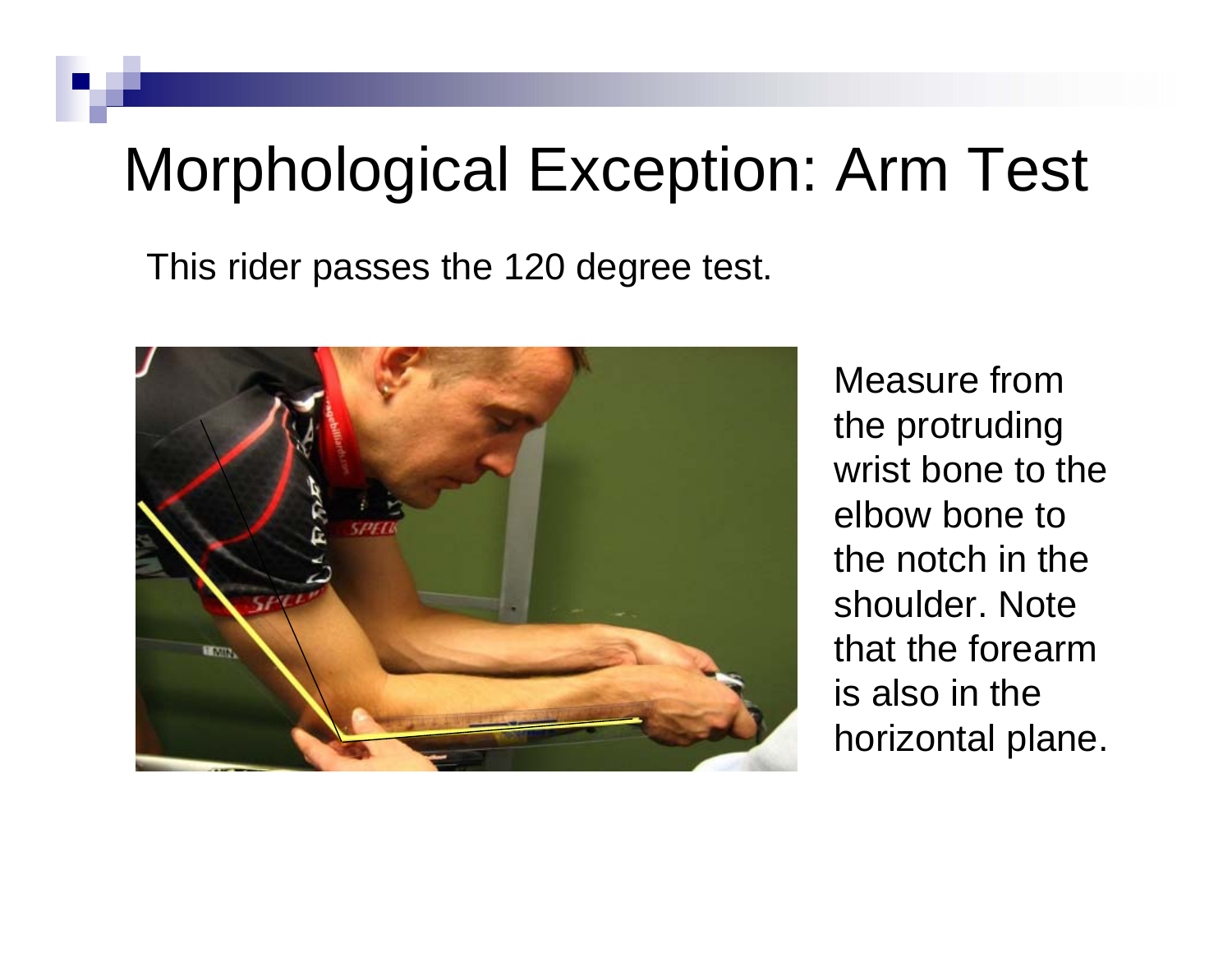#### Morphological Exception: Arm Test

This rider fails the 120 degree test. His bars must be moved back to a shorter position. (Superman does not ride a bike.)